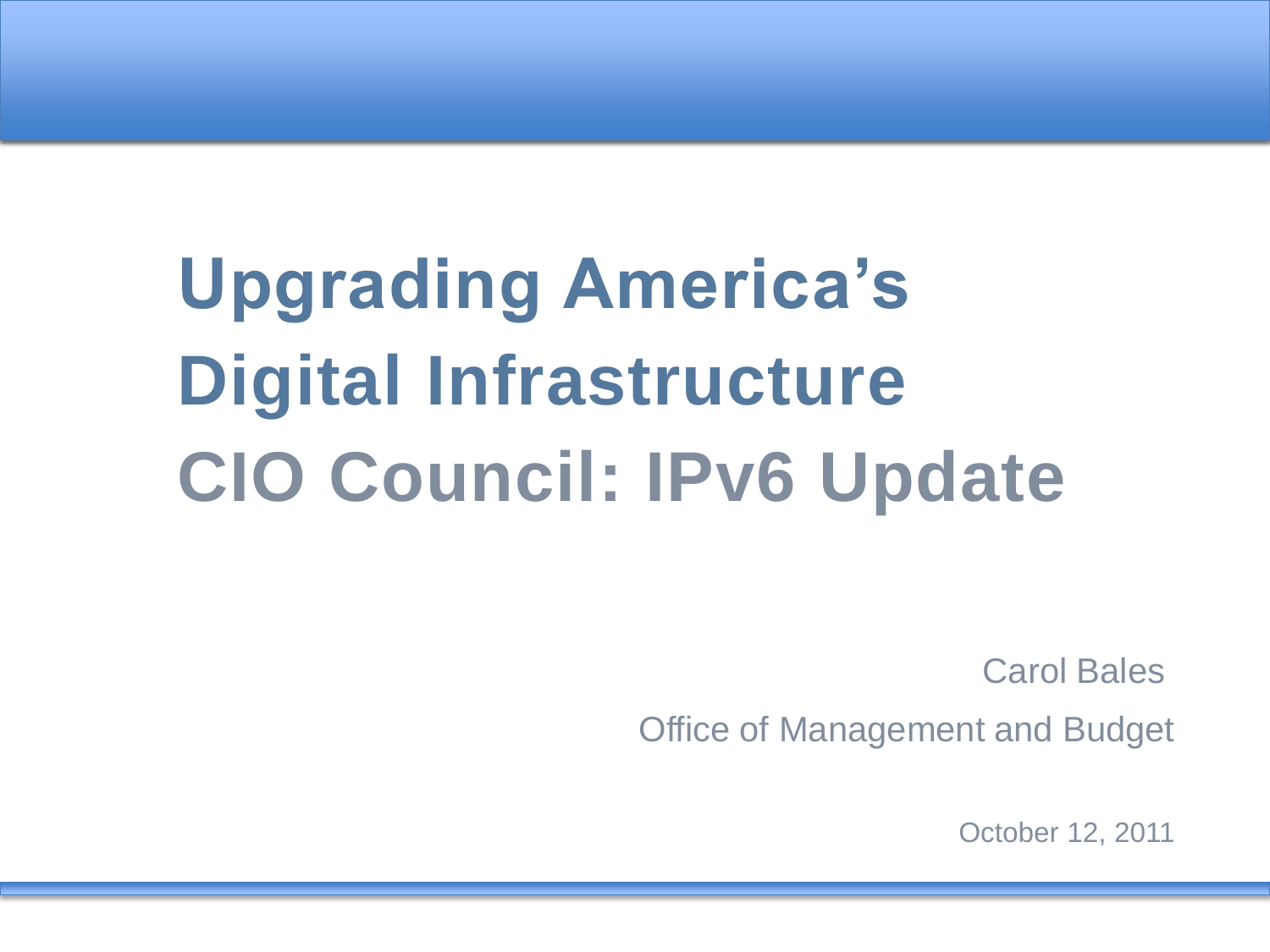### **Goals**



**EXECUTIVE OFFICE OF THE PRESIDENT** OFFICE OF MANAGEMENT AND BUDGET WASHINGTON, D.C. 20503

September 28, 2010

#### MEMORANDUM FOR CHIEF INFORMATION OFFICERS OF EXECUTIVE **DEPARTMENTS AND AGENCIES**

FROM: Vivek Kundra Vinen Kundya Federal Chief Information Officer

SUBJECT: Transition to IPv6

The Federal government is committed to the operational deployment and use of Internet Protocol version 6 (IPv6). This memo describes specific steps for agencies to expedite the operational deployment and use of IPv6. The Federal government must transition to IPv6 in order to:

- · Enable the successful deployment and expansion of key Federal information technology (IT) modernization initiatives, such as Cloud Computing, Broadband, and SmartGrid, which rely on robust, scalable Internet networks:
- Reduce complexity and increase transparency of Internet services by eliminating the architectural need to rely on Network Address Translation (NAT) technologies;
- · Enable ubiquitous security services for end-to-end network communications that will serve as the foundation for securing future Federal IT systems; and,
- Enable the Internet to continue to operate efficiently through an integrated, well-architected networking platform and accommodate the future expansion of Internet-based services.

In order to facilitate timely and effective IPv6 adoption, agencies shall:

- Upgrade public/external facing servers and services (e.g. web, email, DNS, ISP services, etc) to operationally use native IPv6 by the end of FY 2012<sup>1</sup>;
- Upgrade internal client applications that communicate with public Internet servers and supporting enterprise networks to operationally use native IPv6 by the end of FY 2014;
- Designate an IPv6 Transition Manager and submit their name, title, and contact information to **P**v6@omb.eop.gov by October 30, 2010. The Pv6 Transition Manager is to serve as the person responsible for leading the agency's IPv6 transition activities, and liaison with the wider Federal IPv6 effort as necessary; and,
- Ensure agency procurements of networked IT comply with FAR requirements for use of the USGv6 Profile and Test Program for the completeness and quality of their IPv6 capabilities.

To facilitate the Federal government's adoption of IPv6, OMB will work with NIST to continue the evolution and implementation of the USGv6 Profile and Testing Program. This Program will provide the technical basis for expressing requirements for IPv6 technologies and will test commercial products' support of corresponding capabilities.

- Upgrade public/external facing servers and services (e.g. web, email, DNS, ISP services, etc) to operationally use native IPv6 by the **end of FY 2012**
- Upgrade internal client applications that communicate with public Internet servers and supporting enterprise networks to operationally use native IPv6 by the **end of FY 2014**
- Ensure agency procurements of networked IT comply with FAR requirements for use of the USGv6 Profile and Test Program for the completeness and quality of their IPv6 capabilities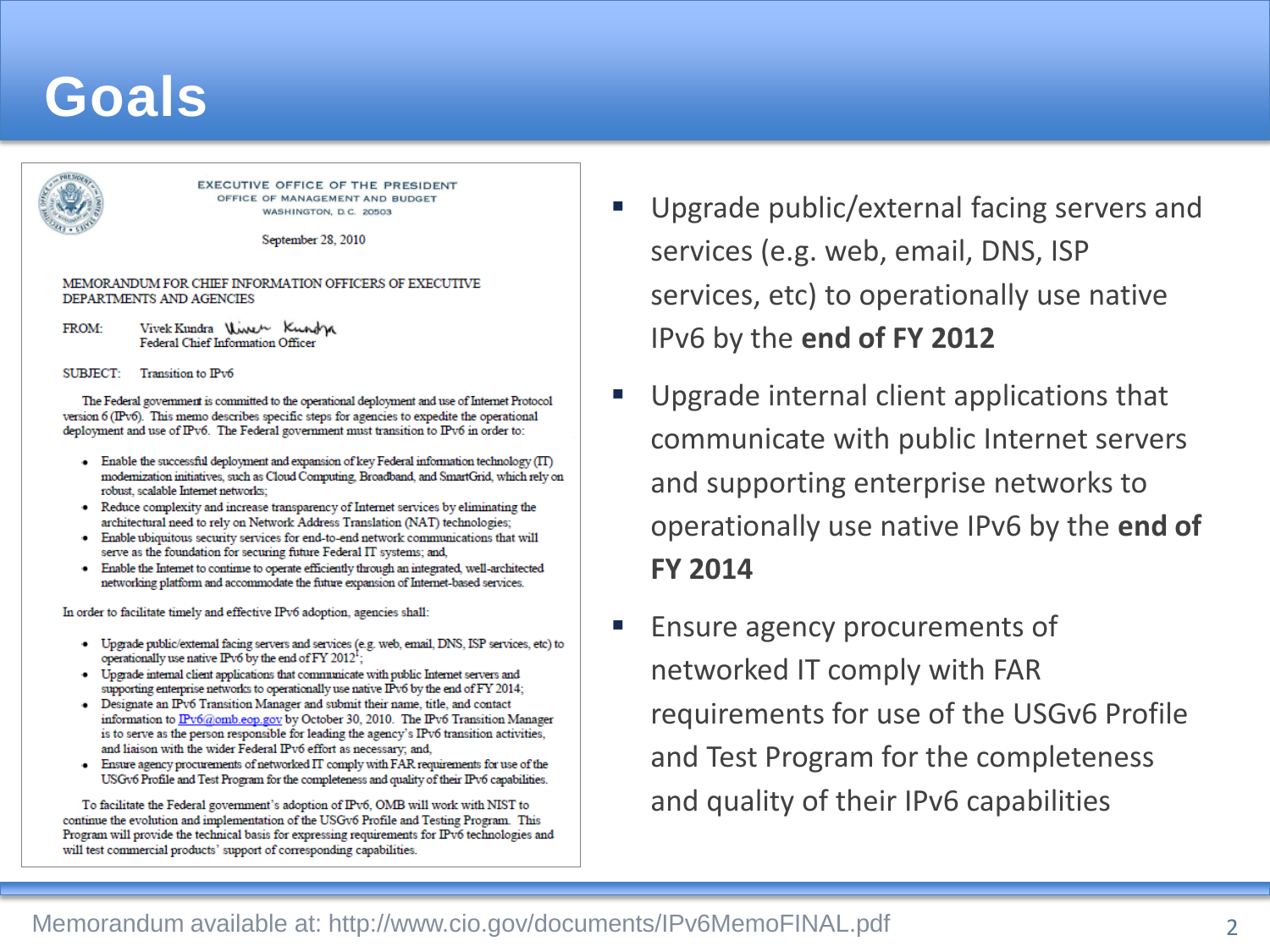## **IPv6 Plan Checklists**

|                                                          |                        | B<br><b>Fedv6 Task Force</b>                                                                           | C.                                                 | D                                                |               | $\vert$ 1                                   |                            | <b>Fedv6 Task Force</b>                                                                 |                                     | D                               | Е          |  |  |
|----------------------------------------------------------|------------------------|--------------------------------------------------------------------------------------------------------|----------------------------------------------------|--------------------------------------------------|---------------|---------------------------------------------|----------------------------|-----------------------------------------------------------------------------------------|-------------------------------------|---------------------------------|------------|--|--|
| <b>Public Facing &amp; External Servers and Services</b> |                        |                                                                                                        |                                                    |                                                  |               |                                             |                            |                                                                                         |                                     |                                 |            |  |  |
|                                                          |                        |                                                                                                        |                                                    |                                                  |               | $\overline{2}$                              |                            | Internal Client Applications that Communicate with Public Internet Servers and Services |                                     |                                 |            |  |  |
| Agency:                                                  |                        |                                                                                                        |                                                    |                                                  |               | 3 Agency:                                   |                            |                                                                                         |                                     |                                 |            |  |  |
| <b>Transition Manager:</b>                               |                        |                                                                                                        |                                                    |                                                  |               | $\overline{4}$                              | <b>Transition Manager:</b> |                                                                                         |                                     |                                 |            |  |  |
| <b>Contact Information:</b><br><b>Email, Phone</b>       |                        |                                                                                                        |                                                    |                                                  |               | <b>Contact Info:</b><br><b>Email, Phone</b> |                            |                                                                                         |                                     |                                 |            |  |  |
|                                                          |                        |                                                                                                        | <b>Planned Live</b>                                |                                                  |               |                                             |                            |                                                                                         |                                     | <b>Planned Live Actual Live</b> |            |  |  |
|                                                          | <b>Service</b>         | URL                                                                                                    | <b>Date</b>                                        | <b>Actual Live Date</b>                          |               |                                             | <b>Service</b>             | # of Clients (per OU)                                                                   | <b>Test Method</b>                  | <b>Date</b>                     | Date       |  |  |
| e.g. DNS<br>9 e.g. Web server                            |                        | ns1.agency.gov<br>www.agency.gov                                                                       | 6/1/2011<br>6/1/2011                               | 5/1/2011<br>5/15/2011                            |               | 8 e.g. Mail client                          |                            | <b>NIST: 6500</b>                                                                       | <b>IPv6</b> Deployment<br>Tests 2.3 | 6/1/2014                        | 12/12/2013 |  |  |
| 10 e.g. Mail server                                      |                        | mail.agency.gov                                                                                        | 3/31/2012                                          | 2/1/2012                                         |               |                                             |                            |                                                                                         | <b>IPv6</b> Deployment              |                                 |            |  |  |
|                                                          |                        |                                                                                                        |                                                    |                                                  |               | 9 e.g. Web browser<br>10 <sup>10</sup>      |                            | <b>NIST: 6500</b>                                                                       | Tests 2.2                           | 6/1/2014                        | 12/12/2013 |  |  |
|                                                          |                        |                                                                                                        |                                                    |                                                  |               | 11                                          |                            |                                                                                         |                                     |                                 |            |  |  |
|                                                          |                        |                                                                                                        |                                                    |                                                  |               | 12<br>13                                    |                            |                                                                                         |                                     |                                 |            |  |  |
|                                                          |                        |                                                                                                        |                                                    |                                                  |               | 14                                          |                            |                                                                                         |                                     |                                 |            |  |  |
|                                                          |                        |                                                                                                        |                                                    |                                                  |               | 15                                          |                            |                                                                                         |                                     |                                 |            |  |  |
|                                                          |                        |                                                                                                        |                                                    |                                                  |               | 16<br>17                                    |                            |                                                                                         |                                     |                                 |            |  |  |
|                                                          |                        |                                                                                                        |                                                    |                                                  |               | 18                                          |                            |                                                                                         |                                     |                                 |            |  |  |
|                                                          | $\overline{B}$         |                                                                                                        |                                                    | $\Box$<br>F                                      |               | G                                           |                            |                                                                                         |                                     |                                 |            |  |  |
|                                                          |                        | Fedv6 Task Force: Agency Transition Manager Checklist                                                  |                                                    |                                                  |               |                                             |                            |                                                                                         |                                     |                                 |            |  |  |
|                                                          | <b>Number</b> Category | <b>Query</b>                                                                                           |                                                    | <b>Response Additional Comments Artifact (if</b> |               | Planned                                     |                            |                                                                                         |                                     |                                 |            |  |  |
|                                                          |                        |                                                                                                        |                                                    | $ $ (Yes, No, $ $ (as required)                  | apppropriate) | <b>Completion</b>                           |                            |                                                                                         |                                     |                                 |            |  |  |
| $\overline{2}$                                           |                        |                                                                                                        | IN/A)                                              |                                                  |               | <b>IDate</b>                                | eral Info                  | Public&External Facing - TAB 2 Internal Client - TAB 3 Transition Manager - TAB 4       |                                     |                                 |            |  |  |
| $\mathbf{3}$                                             | <b>Planning</b>        |                                                                                                        |                                                    |                                                  |               |                                             |                            |                                                                                         |                                     |                                 |            |  |  |
|                                                          |                        | Have you identified an Agency team of key stakeholders and their                                       |                                                    |                                                  |               |                                             |                            |                                                                                         |                                     |                                 |            |  |  |
|                                                          |                        | responsibilities for meeting the OMB FY 2012 and 2014 mandates?                                        |                                                    |                                                  |               |                                             |                            | • OMB hosted initial agency meetings                                                    |                                     |                                 |            |  |  |
| $\overline{2}$                                           |                        | Are your Agency's plans in synchronization with the Federal IPv6                                       |                                                    |                                                  |               |                                             |                            |                                                                                         |                                     |                                 |            |  |  |
|                                                          |                        | Task Force and OMB FY 2012 and 2014 mandates (strategy,                                                |                                                    |                                                  |               |                                             |                            |                                                                                         |                                     |                                 |            |  |  |
| 5                                                        |                        | milestones, compliance with policy)?                                                                   |                                                    |                                                  |               |                                             |                            | Nov 15, 2010 to Jan 18, 2011                                                            |                                     |                                 |            |  |  |
| -3                                                       |                        | Has your Agency developed guidance for delineating your Agency's                                       |                                                    |                                                  |               |                                             |                            |                                                                                         |                                     |                                 |            |  |  |
|                                                          |                        | strategy and responsibilities for managing and achieving the OMB                                       |                                                    |                                                  |               |                                             |                            |                                                                                         |                                     |                                 |            |  |  |
| $6\overline{6}$                                          |                        | FY 2012 and 2014 mandates?                                                                             |                                                    |                                                  |               |                                             |                            |                                                                                         |                                     |                                 |            |  |  |
| $\overline{4}$                                           |                        | Have you completed the identification of your Agency's IT assets                                       |                                                    |                                                  | Tab 2 of this |                                             |                            | • Agencies submitted completed IPv6 plan                                                |                                     |                                 |            |  |  |
|                                                          |                        | within scope of the FY 2012 mandate (public facing servers and                                         |                                                    |                                                  | worksheet.    |                                             |                            |                                                                                         |                                     |                                 |            |  |  |
|                                                          |                        |                                                                                                        |                                                    |                                                  |               |                                             |                            |                                                                                         |                                     |                                 |            |  |  |
|                                                          |                        | services, for example, web, email, DNS, FTP, ISP services, etc)?                                       |                                                    |                                                  |               |                                             |                            |                                                                                         |                                     |                                 |            |  |  |
| -5                                                       |                        | Have you completed the identification of your Agency's IT assets                                       |                                                    |                                                  | Tab 3 of this |                                             |                            |                                                                                         |                                     |                                 |            |  |  |
|                                                          |                        | within scope of the FY 2014 mandate (internal client applications                                      |                                                    |                                                  | worksheet.    |                                             |                            | checklists (v1.0) to OMB in April 2011                                                  |                                     |                                 |            |  |  |
|                                                          |                        | that communicate with the public Internet services and supporting                                      |                                                    |                                                  |               |                                             |                            |                                                                                         |                                     |                                 |            |  |  |
| 8                                                        |                        | enterprise networks)?                                                                                  |                                                    |                                                  |               |                                             |                            |                                                                                         |                                     |                                 |            |  |  |
| -6                                                       |                        | Have you incorporated USGv6 compliant products in your                                                 |                                                    |                                                  |               |                                             |                            |                                                                                         |                                     |                                 |            |  |  |
| 9                                                        |                        | acquisition planning per the FAR?                                                                      |                                                    |                                                  |               |                                             |                            |                                                                                         |                                     |                                 |            |  |  |
|                                                          |                        | Have you identified any unique IPv6 requirements from your user                                        |                                                    |                                                  |               |                                             |                            | • Agencies will be requested to re-submit                                               |                                     |                                 |            |  |  |
| 10 <sup>10</sup>                                         |                        | community?                                                                                             |                                                    |                                                  |               |                                             |                            |                                                                                         |                                     |                                 |            |  |  |
| 8<br>11                                                  |                        | Have your plans been approved by the appropriate authority and<br>key stakeholders within your Agency? |                                                    |                                                  |               |                                             |                            | Tab 4 of the checklist (v1.1) to OMB in                                                 |                                     |                                 |            |  |  |
| $H$ ( ) ) $H$                                            | General Info           | Public&External Facing - TAB 2                                                                         | Internal Client - TAB 3 Transition Manager - TAB 4 | ∕?⊒                                              |               |                                             |                            | preparation for agency progress meetings                                                |                                     |                                 |            |  |  |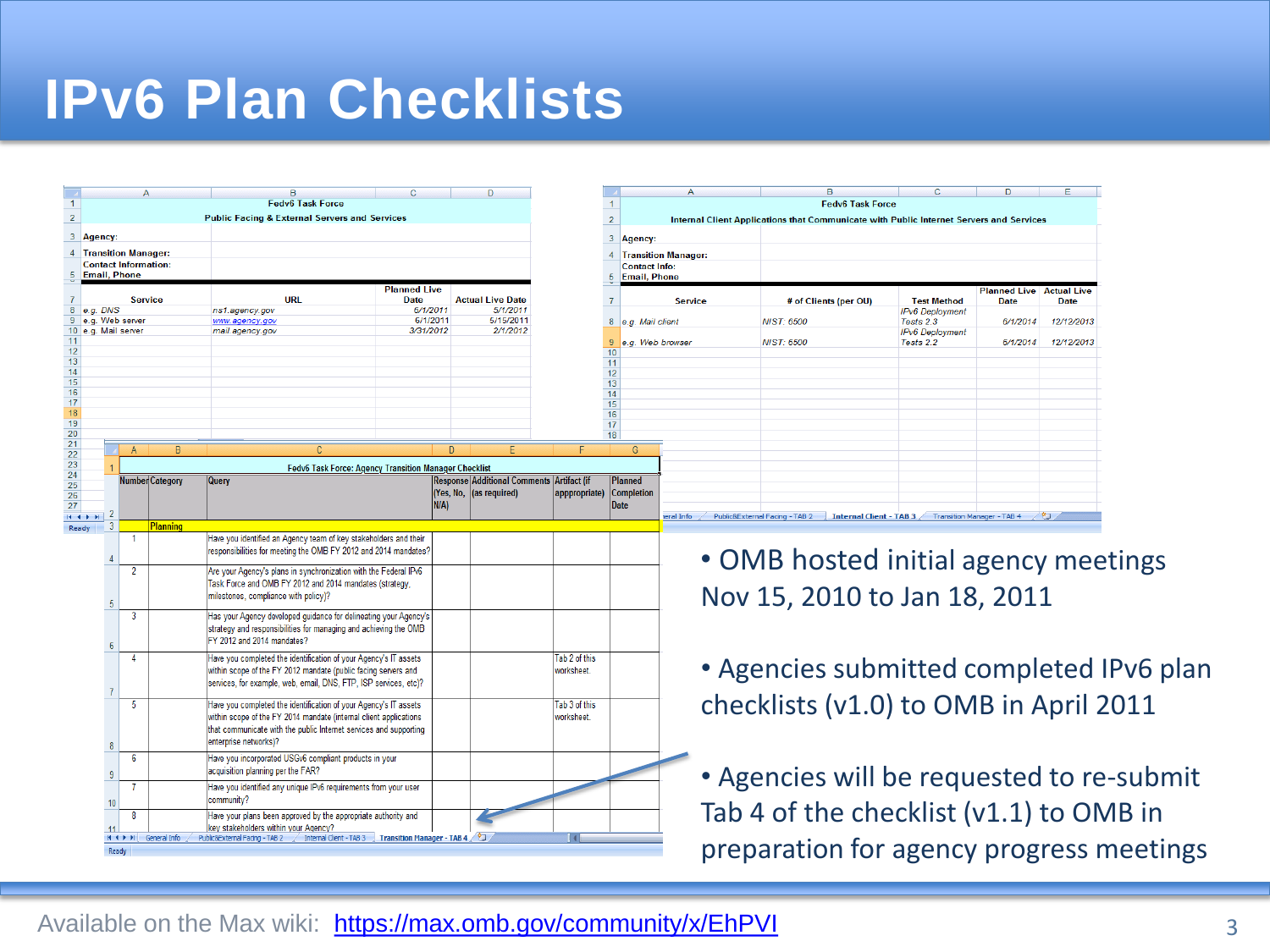### **IPv6 Deployment Monitor … broad view**



http://usgv6-deploymon.antd.nist.gov/cgi-bin/generate-gov.dept 4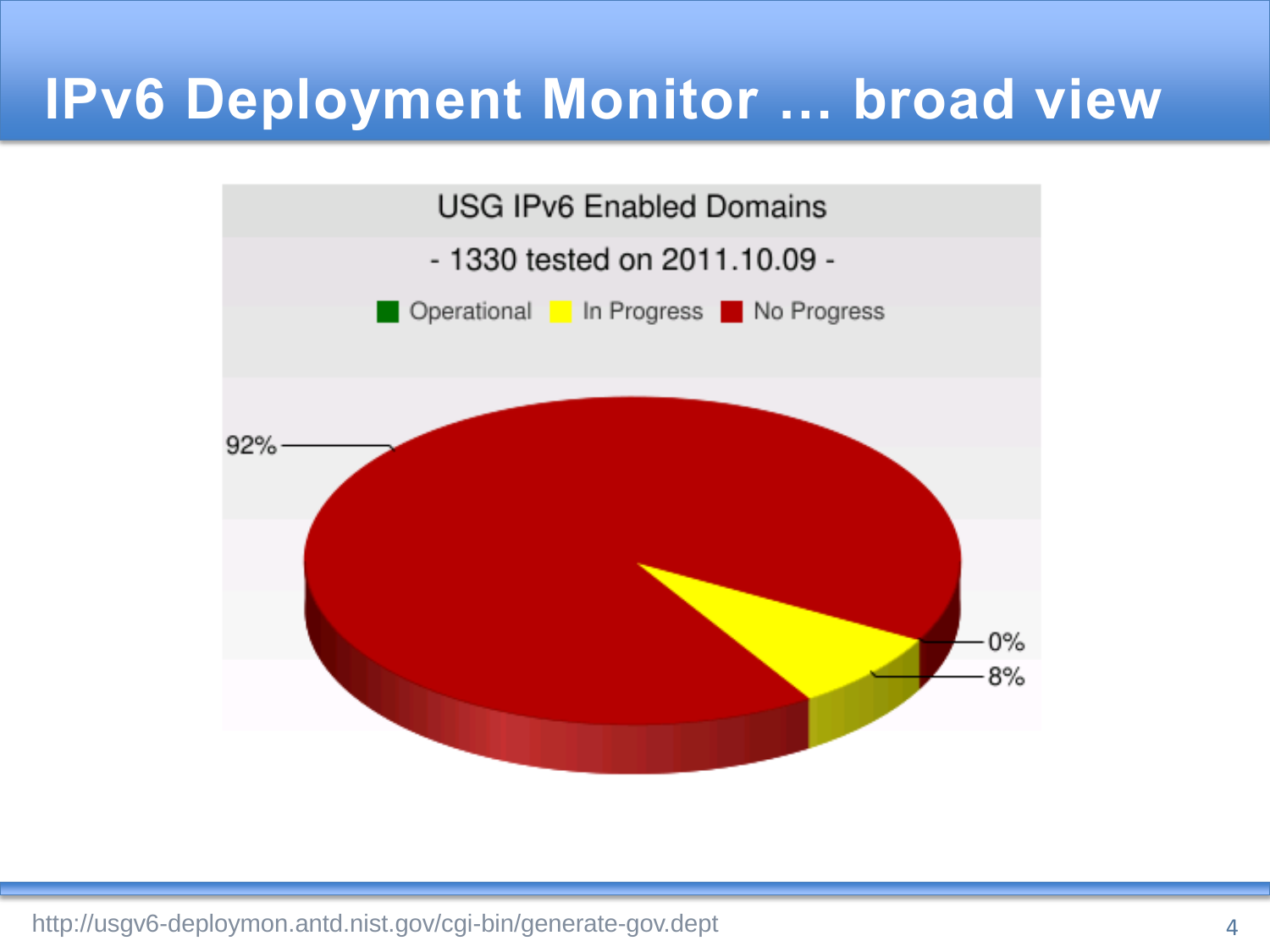## **Sample IPv6 Execution Timeline**

|                                                                          | <b>Key Stakeholders (External)</b> |               | <b>Milestone</b> |   |                                       |          |          |         |      |  |
|--------------------------------------------------------------------------|------------------------------------|---------------|------------------|---|---------------------------------------|----------|----------|---------|------|--|
| <b>Sample Agency IPv6 Execution Timeline</b>                             |                                    |               | $\overline{2}$   | 3 | $\boldsymbol{\Lambda}$                | 5        | 6        |         | 8    |  |
| <b>2012 Public Facing Execution</b>                                      |                                    |               |                  |   |                                       |          |          |         |      |  |
|                                                                          |                                    | $\frac{1}{2}$ | $Dec-11$         |   | $\frac{J\text{un}-12}{\text{Dec}-12}$ | $Ium-13$ | $Dec-13$ | $um-14$ | $14$ |  |
| <b>Network Connectivity</b>                                              |                                    |               |                  |   |                                       |          |          |         |      |  |
| Internet Gateway 1 IPv6 Enabled                                          |                                    |               |                  |   |                                       |          |          |         |      |  |
| Internet Gateway 2 IPv6 Enabled                                          |                                    |               |                  |   |                                       |          |          |         |      |  |
| Internet Gateway 3 IPv6 Enabled                                          | Networx or other Carriers (ISP)    |               |                  |   |                                       |          |          |         |      |  |
| Internet Gateway 4 IPv6 Enabled                                          |                                    |               |                  |   |                                       |          |          |         |      |  |
| Addressing                                                               |                                    |               |                  |   |                                       |          |          |         |      |  |
| <b>ISP Provided IPv6 Addresses</b>                                       | Networx or other Carriers (ISP)    |               |                  |   |                                       |          |          |         |      |  |
| Announce Agency IPv6 Addresses                                           | <b>ARIN</b>                        |               |                  |   |                                       |          |          |         |      |  |
| Routing                                                                  |                                    |               |                  |   |                                       |          |          |         |      |  |
| <b>Basic IPv6 Routing</b>                                                |                                    |               |                  |   |                                       |          |          |         |      |  |
| IPv6 BGP Routing Gateway 1                                               |                                    |               |                  |   |                                       |          |          |         |      |  |
| IPv6 BGP Routing Gateway 2                                               | Networx or other Carriers (ISP)    |               |                  |   |                                       |          |          |         |      |  |
| IPv6 BGP Routing Gateway 3                                               | <b>Routing Vendors</b>             |               |                  |   |                                       |          |          |         |      |  |
| IPv6 BGP Routing Gateway 4                                               |                                    |               |                  |   |                                       |          |          |         |      |  |
| IPv6 Multi-home Routing                                                  |                                    |               |                  |   |                                       |          |          |         |      |  |
| <b>Domain Name Services (DNS)</b>                                        |                                    |               |                  |   |                                       |          |          |         |      |  |
| ns1 IPv6 enabled                                                         |                                    |               |                  |   |                                       |          |          |         |      |  |
| ns2 IPv6 enabled                                                         | GSA (.gov)                         |               |                  |   |                                       |          |          |         |      |  |
| ns3 IPv6 enabled                                                         | <b>DNS Providers</b>               |               |                  |   |                                       |          |          |         |      |  |
| ns4 IPv6 enabled                                                         |                                    |               |                  |   |                                       |          |          |         |      |  |
| Primary Agency Domain (www.agency.gov)                                   |                                    |               |                  |   |                                       |          |          |         |      |  |
| Phase 1                                                                  | <b>Cloud/Hosting Providers</b>     |               |                  |   |                                       |          |          |         |      |  |
| Phase 2                                                                  | <b>Web Vendors</b>                 |               |                  |   |                                       |          |          |         |      |  |
| Mail                                                                     |                                    |               |                  |   |                                       |          |          |         |      |  |
| Inbound SMTP IPv6 Enabled                                                | Cloud/Hosting Providers            |               |                  |   |                                       |          |          |         |      |  |
| Outbound SMTP IPv6 Enabled                                               | SMTP/Mail Security Vendors         |               |                  |   |                                       |          |          |         |      |  |
| Security                                                                 |                                    |               |                  |   |                                       |          |          |         |      |  |
| <b>DMZ</b> Basic IPv6 Security                                           | <b>MTIPS/TICAP Providers</b>       |               |                  |   |                                       |          |          |         |      |  |
| <b>DMZ</b> Comparable IPv6 Security                                      | <b>Security Vendors</b>            |               |                  |   |                                       |          |          |         |      |  |
| <b>Full IPv6 Security</b>                                                | <b>Security Service Providers</b>  |               |                  |   |                                       |          |          |         |      |  |
| <b>Network Management</b>                                                |                                    |               |                  |   |                                       |          |          |         |      |  |
| Basic IPv6 Network Management                                            |                                    |               |                  |   |                                       |          |          |         |      |  |
| Comparable IPv6 Network Management<br>Network Management Vendors         |                                    |               |                  |   |                                       |          |          |         |      |  |
| Full IPv6 Network Management                                             |                                    |               |                  |   |                                       |          |          |         |      |  |
| <b>Public Facing Domains</b>                                             |                                    |               |                  |   |                                       |          |          |         |      |  |
| 1 Public Facing Domain IPv6 Enabled                                      |                                    |               |                  |   |                                       |          |          |         |      |  |
| <b>Cloud/Hosting Providers</b><br>35% Public Facing Domains IPv6 Enabled |                                    |               |                  |   |                                       |          |          |         |      |  |
| 100% Public Facing Domains IPv6 Enabled                                  | <b>Web Vendors</b>                 |               |                  |   |                                       |          |          |         |      |  |
| Pilots                                                                   |                                    |               |                  |   |                                       |          |          |         |      |  |
| <b>Mission Pilots</b>                                                    | <b>Impacted Vendors/Providers</b>  |               |                  |   |                                       |          |          |         |      |  |

| Legend      |
|-------------|
| In Progress |
| Complete    |

|                                              |                                               | <b>Milestone</b> |          |        |          |               |          |   |          |
|----------------------------------------------|-----------------------------------------------|------------------|----------|--------|----------|---------------|----------|---|----------|
|                                              |                                               |                  | 2        | 3      | 4        | 5             | 6        |   | 8        |
| <b>Sample Agency IPv6 Execution Timeline</b> | <b>Key Stakeholders (External)</b>            |                  |          |        |          |               |          |   |          |
| <b>2014 Enterprise Network Execution</b>     |                                               |                  |          | $m-12$ | $sec-12$ | $\frac{3}{2}$ | $sec-13$ | i |          |
|                                              |                                               | Ī                | $Dec-11$ |        |          |               |          |   | $Dec-14$ |
| <b>Network Connectivity</b>                  |                                               |                  |          |        |          |               |          |   |          |
| Core/Backbone Network                        |                                               |                  |          |        |          |               |          |   |          |
| <b>Infrastructure Routers 25%</b>            | Networx or other Carriers                     |                  |          |        |          |               |          |   |          |
| Infrastructure Routers 50%                   | <b>Router Vendors</b>                         |                  |          |        |          |               |          |   |          |
| <b>Infrastructure Routers 100%</b>           |                                               |                  |          |        |          |               |          |   |          |
| <b>Addressing</b>                            |                                               |                  |          |        |          |               |          |   |          |
| Internal IPv6 Addresses Allocated            |                                               |                  |          |        |          |               |          |   |          |
| DHCPv6 Enabled 25%                           | <b>ARIN</b>                                   |                  |          |        |          |               |          |   |          |
| DHCPv6 Enabled 50%                           | <b>DCHPv6</b> Vendors                         |                  |          |        |          |               |          |   |          |
| DHCPv6 Enabled 100%                          |                                               |                  |          |        |          |               |          |   |          |
| Routing                                      |                                               |                  |          |        |          |               |          |   |          |
| Core/Backbone Network Routing                |                                               |                  |          |        |          |               |          |   |          |
| Infrastructure Routing 25%                   | Networx or other Carriers                     |                  |          |        |          |               |          |   |          |
| <b>Infrastructure Routing 50%</b>            | <b>Router Vendors</b>                         |                  |          |        |          |               |          |   |          |
| <b>Infrastructure Routing 100%</b>           |                                               |                  |          |        |          |               |          |   |          |
| <b>Domain Name Services (DNS)</b>            |                                               |                  |          |        |          |               |          |   |          |
| Internal DNS IPv6 Enabled                    | <b>DNS Vendors</b>                            |                  |          |        |          |               |          |   |          |
| <b>Data Centers</b>                          |                                               |                  |          |        |          |               |          |   |          |
| Data Center 1 IPv6 Enabled                   | Networx or other Carriers                     |                  |          |        |          |               |          |   |          |
| Data Center 2 IPv6 Enabled                   | <b>Router Vendors</b>                         |                  |          |        |          |               |          |   |          |
| Data Center 3 IPv6 Enabled                   | <b>IT Vendors</b>                             |                  |          |        |          |               |          |   |          |
| Data Center 4 IPv6 Enabled                   | <b>Service Providers</b>                      |                  |          |        |          |               |          |   |          |
| Mail                                         |                                               |                  |          |        |          |               |          |   |          |
| Exchange IPv6 Enabled                        | Mail Vendors                                  |                  |          |        |          |               |          |   |          |
| <b>Internal Applications &amp; Services</b>  |                                               |                  |          |        |          |               |          |   |          |
| IPv6 Enabled Apps & Services 25%             |                                               |                  |          |        |          |               |          |   |          |
| IPv6 Enabled Apps & Services 50%             | <b>Application Vendors</b>                    |                  |          |        |          |               |          |   |          |
| IPv6 Enabled Apps & Services 75%             | <b>Service Providers</b><br><b>IT Vendors</b> |                  |          |        |          |               |          |   |          |
| IPv6 Enabled Apps & Services 100%            |                                               |                  |          |        |          |               |          |   |          |
| <b>End Device Transition</b>                 |                                               |                  |          |        |          |               |          |   |          |
| Internal Servers IPv6 Enabled 25%            |                                               |                  |          |        |          |               |          |   |          |
| Internal Servers IPv6 Enabled 50%            | Server & OS Vendors                           |                  |          |        |          |               |          |   |          |
| Internal Servers IPv6 Enabled 75%            | Virtualization Vendors                        |                  |          |        |          |               |          |   |          |
| Internal Servers IPv6 Enabled 100%           | <b>IT Vendors</b>                             |                  |          |        |          |               |          |   |          |
| User Computers IPv6 Enabled 25%              |                                               |                  |          |        |          |               |          |   |          |
| User Computers IPv6 Enabled 50%              |                                               |                  |          |        |          |               |          |   |          |
| User Computers IPv6 Enabled 75%              | Laptop/Desktop & OS Vendors                   |                  |          |        |          |               |          |   |          |
| User Computers IPv6 Enabled 100%             |                                               |                  |          |        |          |               |          |   |          |
| PDA/Mobile Devices IPv6 Enabled 25%          |                                               |                  |          |        |          |               |          |   |          |
| PDA/Mobile Devices IPv6 Enabled 50%          |                                               |                  |          |        |          |               |          |   |          |
| PDA/Mobile Devices IPv6 Enabled 75%          | <b>PDA</b> Vendors                            |                  |          |        |          |               |          |   |          |
| PDA/Mobile Devices IPv6 Enabled 100%         |                                               |                  |          |        |          |               |          |   |          |
| Mission Devices IPv6 Enabled 25%             |                                               |                  |          |        |          |               |          |   |          |
| Mission Devices IPv6 Enabled 50%             | <b>IT Vendors</b>                             |                  |          |        |          |               |          |   |          |
| Mission Devices IPv6 Enabled 75%             | <b>Device Vendors</b>                         |                  |          |        |          |               |          |   |          |
| Mission Devices IPv6 Enabled 100%            |                                               |                  |          |        |          |               |          |   |          |
| Pilots                                       |                                               |                  |          |        |          |               |          |   |          |
| <b>Enclave Pilot Phase 1</b>                 |                                               |                  |          |        |          |               |          |   |          |
| <b>Enclave Pilot Phase 2</b>                 | <b>IT Vendors</b>                             |                  |          |        |          |               |          |   |          |
| <b>Enclave Pilot Phase 3</b>                 |                                               |                  |          |        |          |               |          |   |          |
|                                              |                                               |                  |          |        |          |               |          |   |          |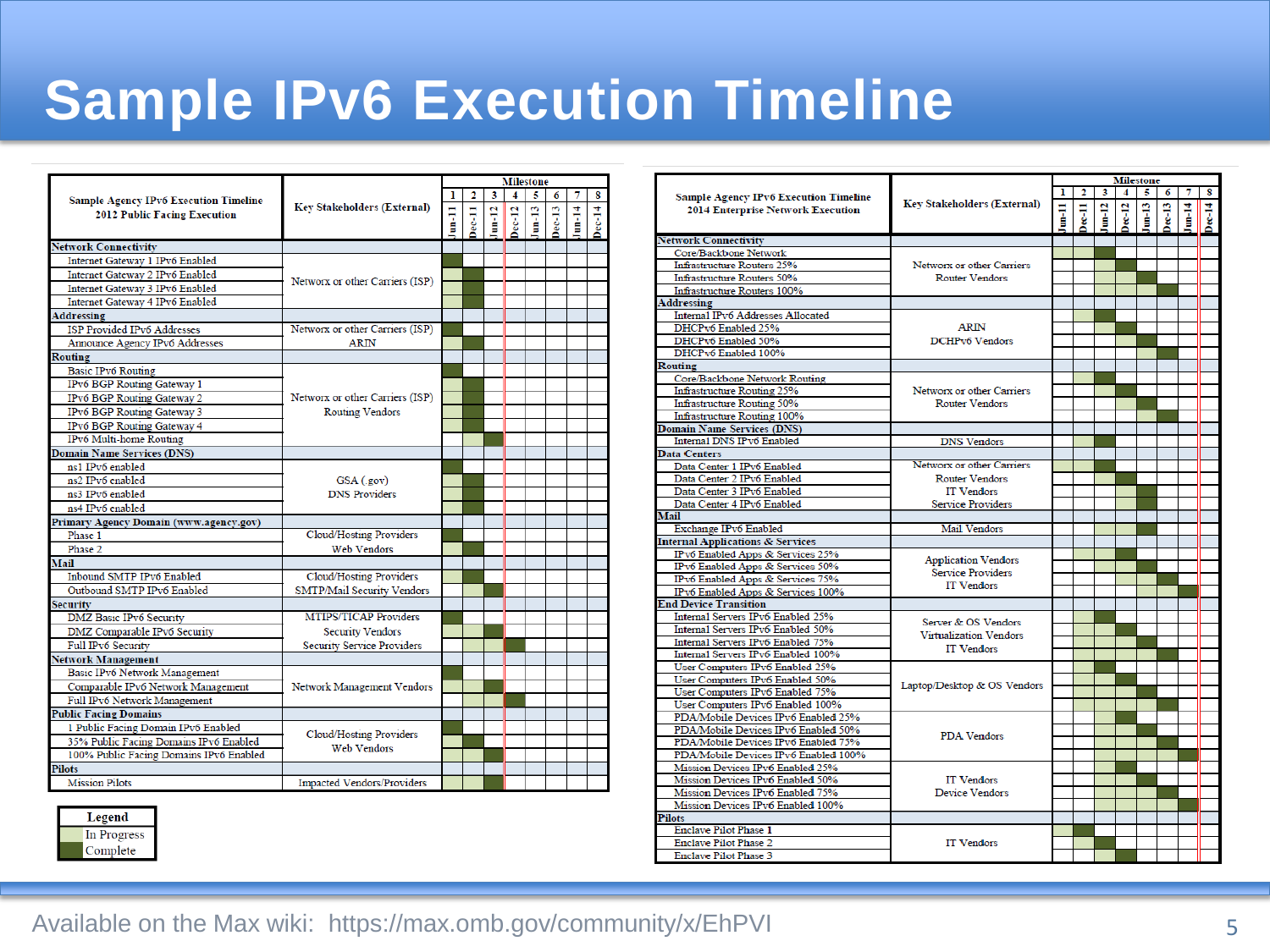## **Key Focus Areas for Agencies**

#### **PROCURE ALL NECESSARY SERVICES, EQUIPMENT, AND SOFTWARE**

- Review efforts to obtain new IPv6 services (e.g., Networx/MTIPS), and update existing agency contracts
- Procure necessary equipment and software: Procurement, Acquisition and IT teams need to collaborate
- Follow-up with your vendors/service providers on any IPv6 related issues, and elevate issues as needed

#### **EXECUTE YOUR IMPLEMENTATION PLAN**

- Review your quarterly milestones to stay on track
- Use the "IPv6 Transition Manager's Checklist" and "Sample IPv6 Execution Timeline" as progress guides
- Leverage the IPv6 Deployment Test Suite provided by NIST
- Monitor agency progress via the NIST IPv6 Deployment Monitor

#### **ACTIVELY MANAGE JOINT INITIATIVES**

- Ensure the identification of all department-wide IPv6 services and match this inventory to funding
- Review IPv6 inventory and agency websites published on data.gov for discrepancies<sup>1</sup>
- CIOs, IPv6 Transition Managers, and other relevant parties, should meet regularly to review progress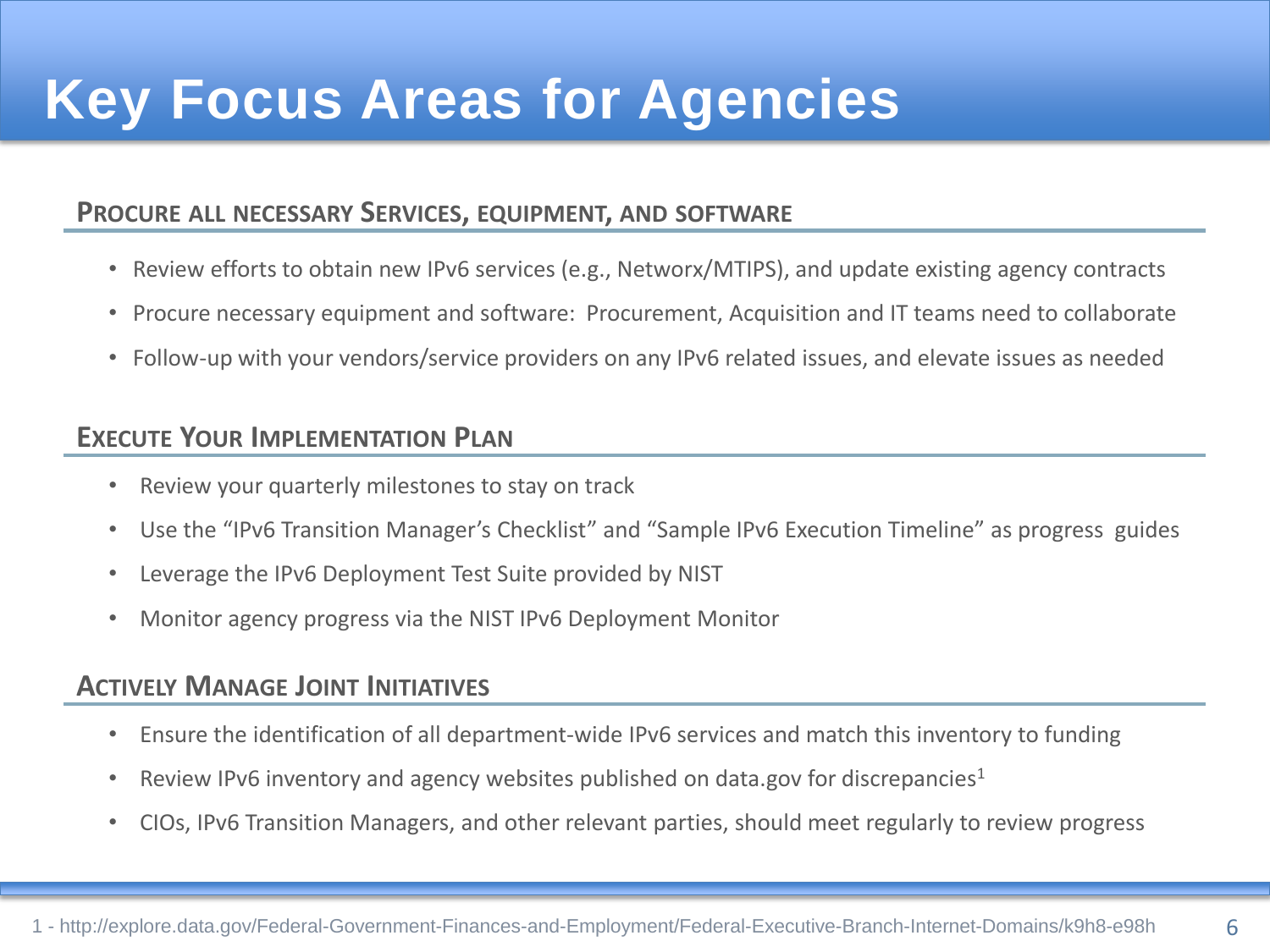### **Resources**

- September 28, 2010 OMB Memorandum <http://www.cio.gov/documents/IPv6MemoFINAL.pdf>
- IPv6 FAR Amendment <http://edocket.access.gpo.gov/2009/pdf/E9-28931.pdf>
- USG v6 Profile (NIST SP 500-267) <http://www.antd.nist.gov/usgv6/usgv6-v1.pdf>
- NIST USGv6 Deployment Test Suite <http://www.antd.nist.gov/usgv6/>
- Suppliers Declaration of Conformity Template <http://www.antd.nist.gov/usgv6/sdoc.html>
- USGv6 Test Method: General Description and Validation, NIST SP 500-273 <http://w3.antd.nist.gov/usgv6/NIST-SP-500-273.v2.print.pdf>
- USGv6 Testing Program User's Guide , NIST SP 500-281 <http://w3.antd.nist.gov/usgv6/docs/NIST-SP-500-281-v1.0.pdf>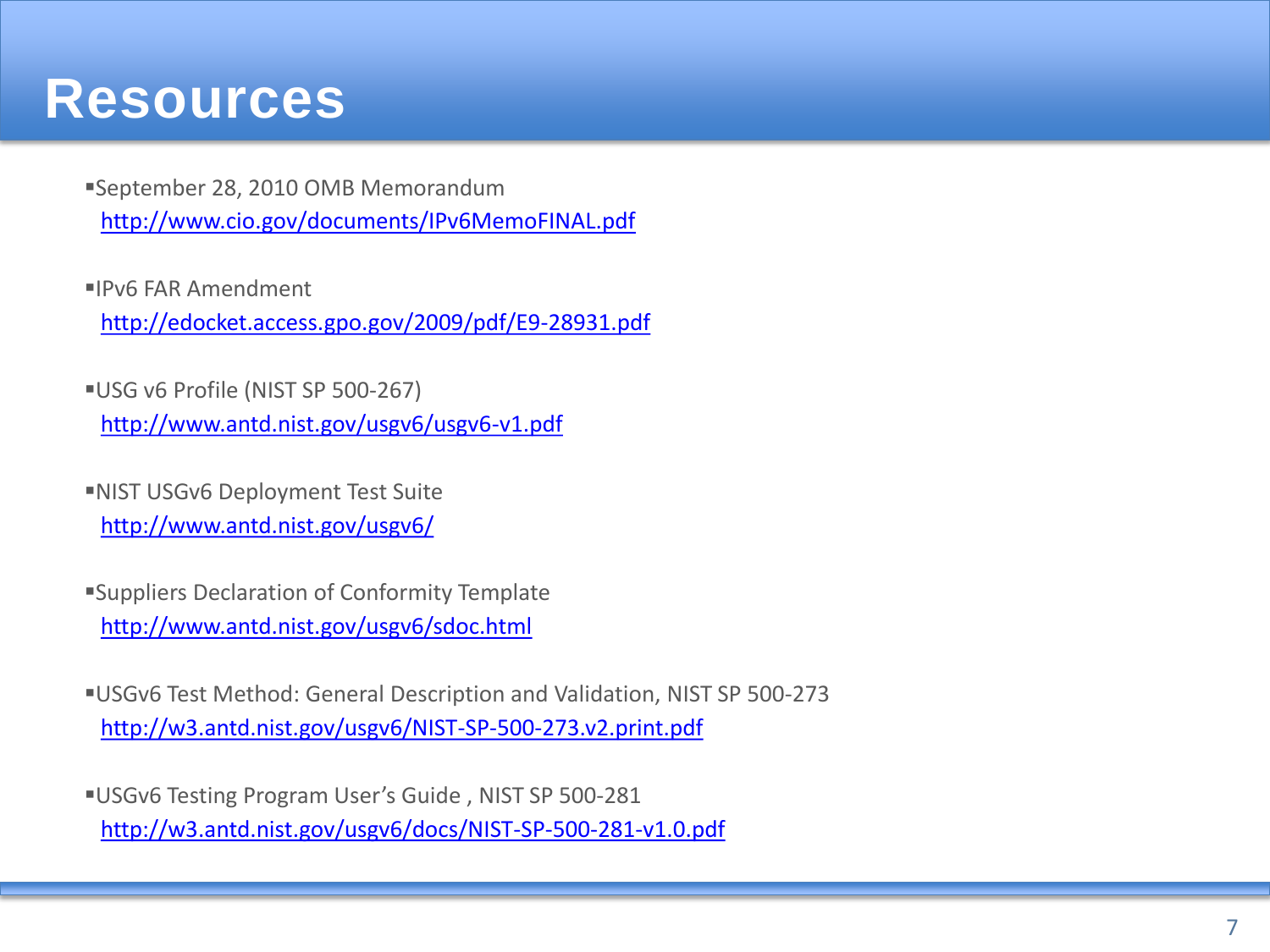### **Resources (continued)**

- Guidelines for the Secure Deployment of IPv6 , SP 800-119 <http://csrc.nist.gov/publications>
- NIST IPv6 Deployment Monitor <http://fedv6-deployment.antd.nist.gov/>
- IPv6 Wiki For Transition Managers <https://max.omb.gov/community/x/EhPVI>
- NTIA IPv6 Web-page and Resources <http://www.ntia.doc.gov/category/ipv6>

Planning Guide/Roadmap Toward IPv6 Adoption within the U.S. Government [http://www.cio.gov](http://www.cio.gov/)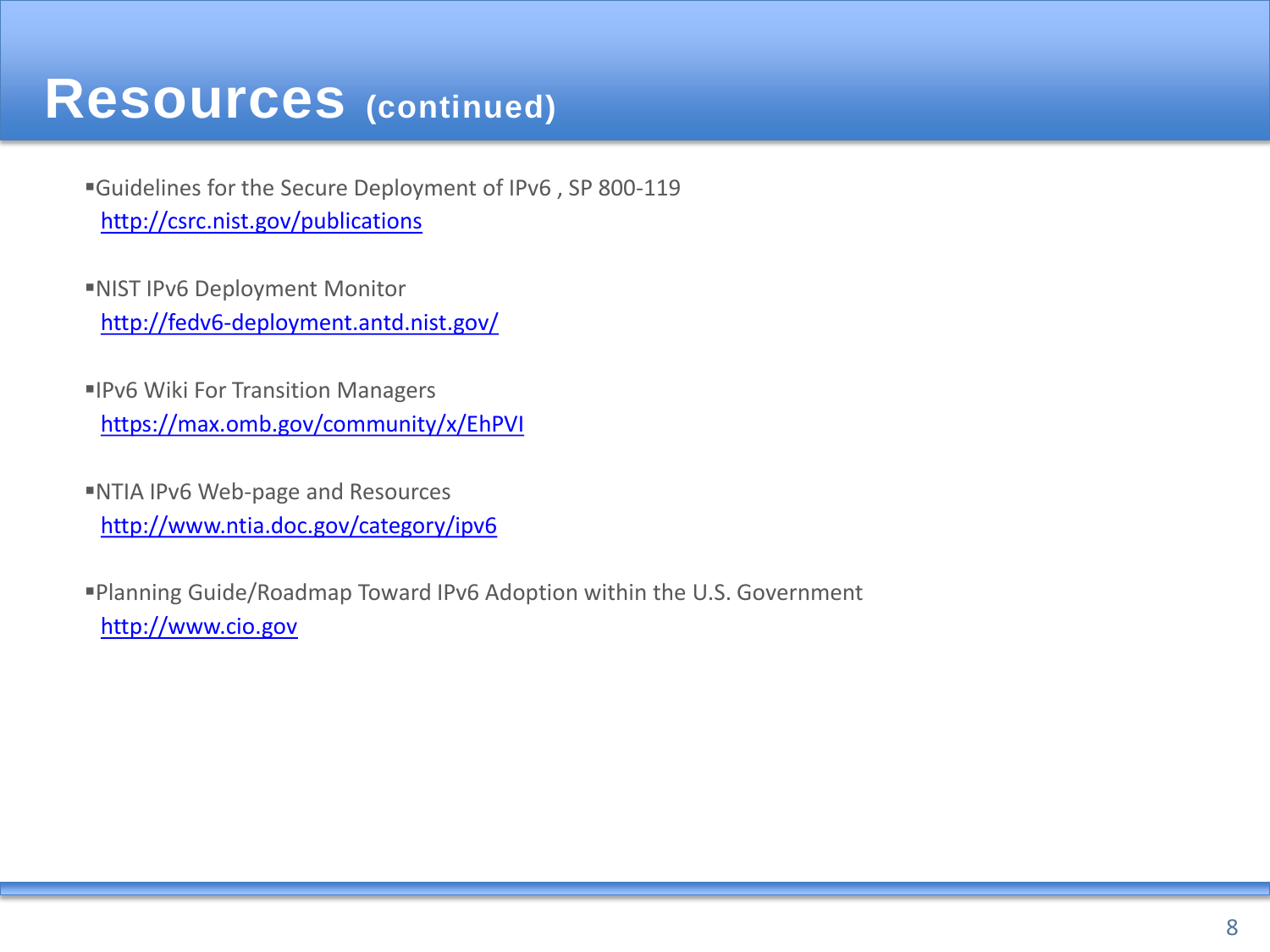

Pete Tseronis Chair, IPv6 Task Force [Peter.Tseronis@hq.doe.gov](mailto:Peter.Tseronis@hq.doe.gov)

Jane Coffin Co-chair, IPv6 Task Force [jcoffin@ntia.doc.gov](mailto:jcoffin@ntia.doc.gov)

Carol Bales Policy Analyst, OMB [Carol\\_Bales@omb.eop.gov](mailto:Carol_Bales@omb.eop.gov)

John Migliaccio Networx/MTIPS, GSA [John.Migliaccio@gsa.gov](mailto:John.Migliaccio@gsa.gov)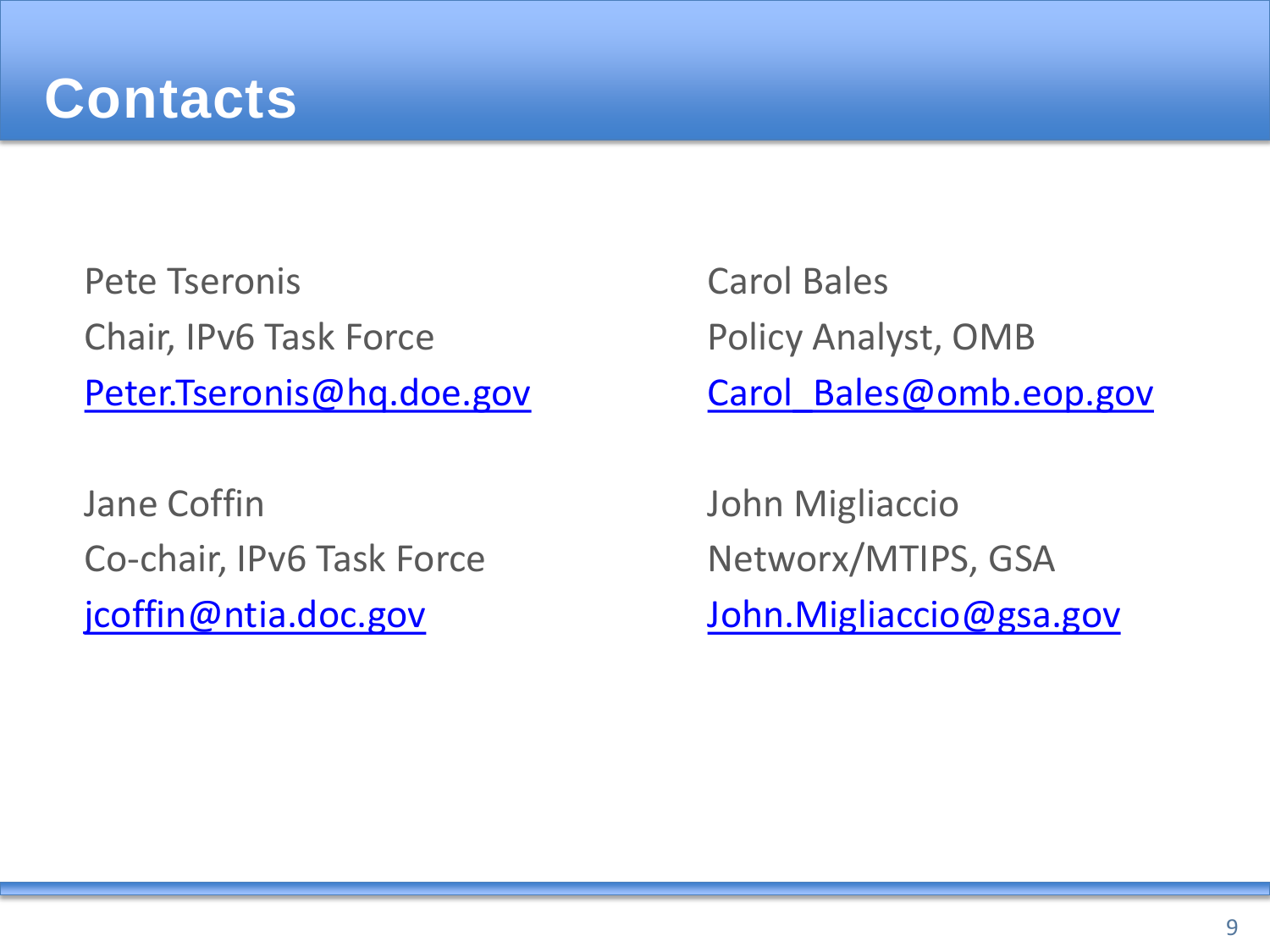# Background